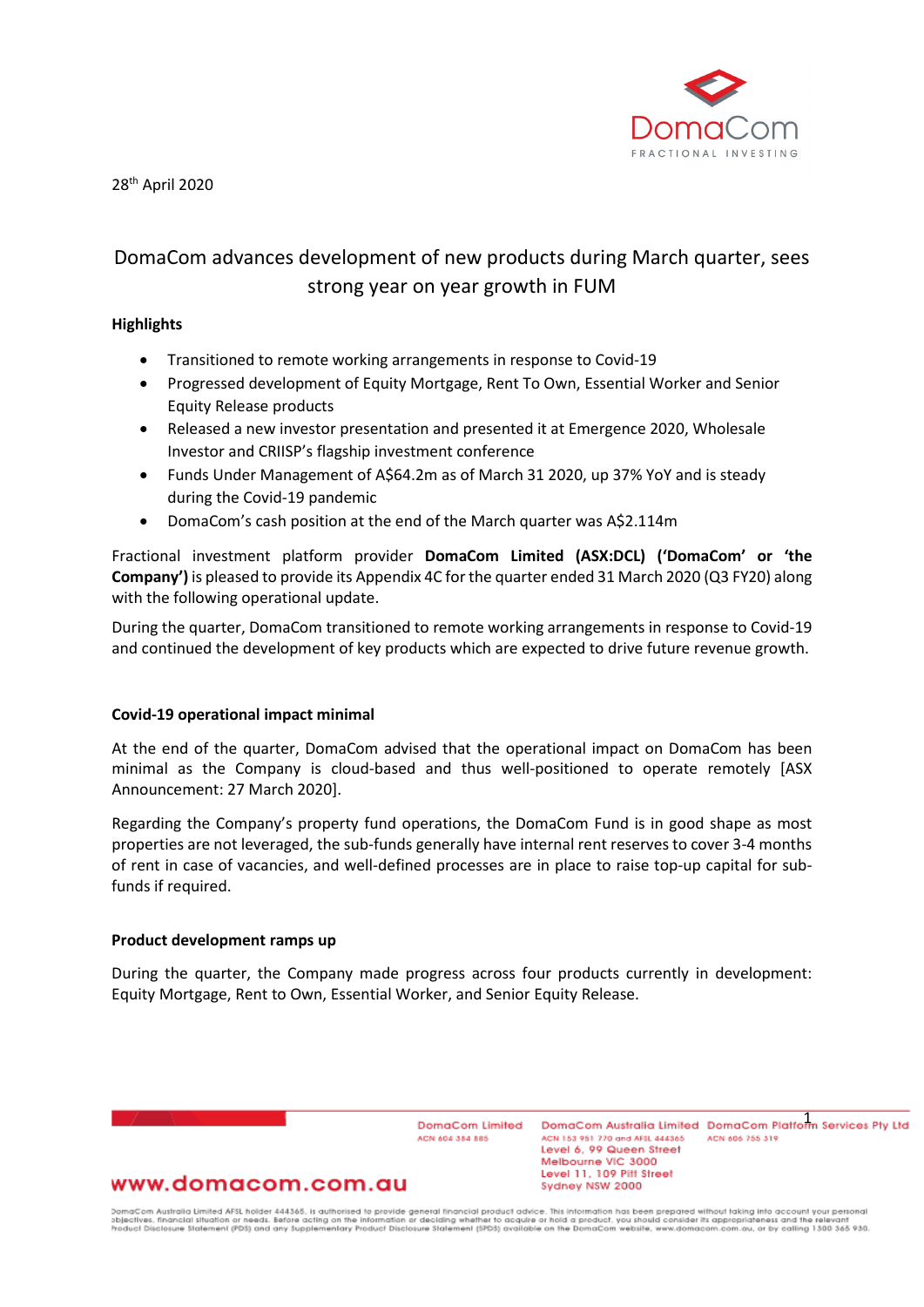**Equity Mortgage**: This product is being developed to be Shariah compliant and is targeting the Australian Islamic community and other communities that are prohibited from borrowing money. As this product is aiming to provide a method of obtaining leverage for people wishing to purchase a home, it is not believed to be as exposed to negative property investment segment as normal property investment is expected to be. The Company is targeting a launch in June 2020.

**Rent to Own:** Work on this product is continuing with the Company's first transaction expected to occur in early May 2020. This product uses the developer distribution margin to provide a discount to investors whilst gifting equity to tenants each year.

**Essential Worker:** DomaCom is progressing its Essential Worker affordable housing product with one of Australia's leading Community Housing Providers. This product aims to leverage the Government's affordable housing lending facility to deliver a Rent To Own product for essential workers with a 25% discounted rent. This product is expected to be attractive due to low vacancy risk stemming from the security of the tenants' employment (nurses, firefighters, teachers, police) in addition to the emotional impact of supporting our essential workers at this time. The targeted launch period for this product is Q3 CY20.

**Senior Equity Release:** Adviser accreditation for the Company's Senior Equity Release product has commenced with the first group of advisers having completed the accreditation these past few weeks. The product is now on Approved Product Lists of four financial planning firms. DomaCom is currently preparing a campaign direct to the retirees to help identify those needing equity from their homes. Covid-19s recent impact on self-funded retirees income has increased the market for this product.

## **Corporate**

Funds Under Management increased from A\$46.9m to \$64.2m in the one-year period ended 31 March 2020. Although year on year growth was strong, there was some slowdown in FUM growth during Q3 FY20 due to delays on completion of several key transactions.

Payment of remuneration to executive and non-executive directors and their related parties amounted to \$184,000 during the quarter ended 31 March 2020.

As part of facilitating the completion of the Avery's Green property development being carried out for a sub-Fund within the DomaCom Fund, DomaCom Australia paid a limited number of supplier invoices on behalf of the sub-Fund totalling \$112,000 in the current quarter and \$696,000 in the previous quarter. These amounts will be reimbursed once Stage 1 of the project completes anticipated to occur in May/June 2020. DomaCom Australia, a subsidiary of DomaCom Limited, operates the DomaCom Fund. The DomaCom Fund is a separate legal entity with separate investors. It is designated a related party as DomaCom Australia is the Investment Manager.

DomaCom continued to carefully control costs during the quarter. Staff and administrative costs fell to \$716,000 compared to \$837,000 in the previous quarter. The payments classified as Capitalised Development costs have remained at a similar level of \$145,000 compared to \$141,000 in the previous quarter reflecting DomaCom's continuing commitment to enhancing the DomaCom Platform.

During the quarter, DomaCom released a new investor presentation for Emergence 2020, Wholesale Investor and CRIISP's flagship investment conference [ASX Announcement: February 26 2020]. The presentation highlights the DomaCom investment opportunity across its current and in-development product portfolio.